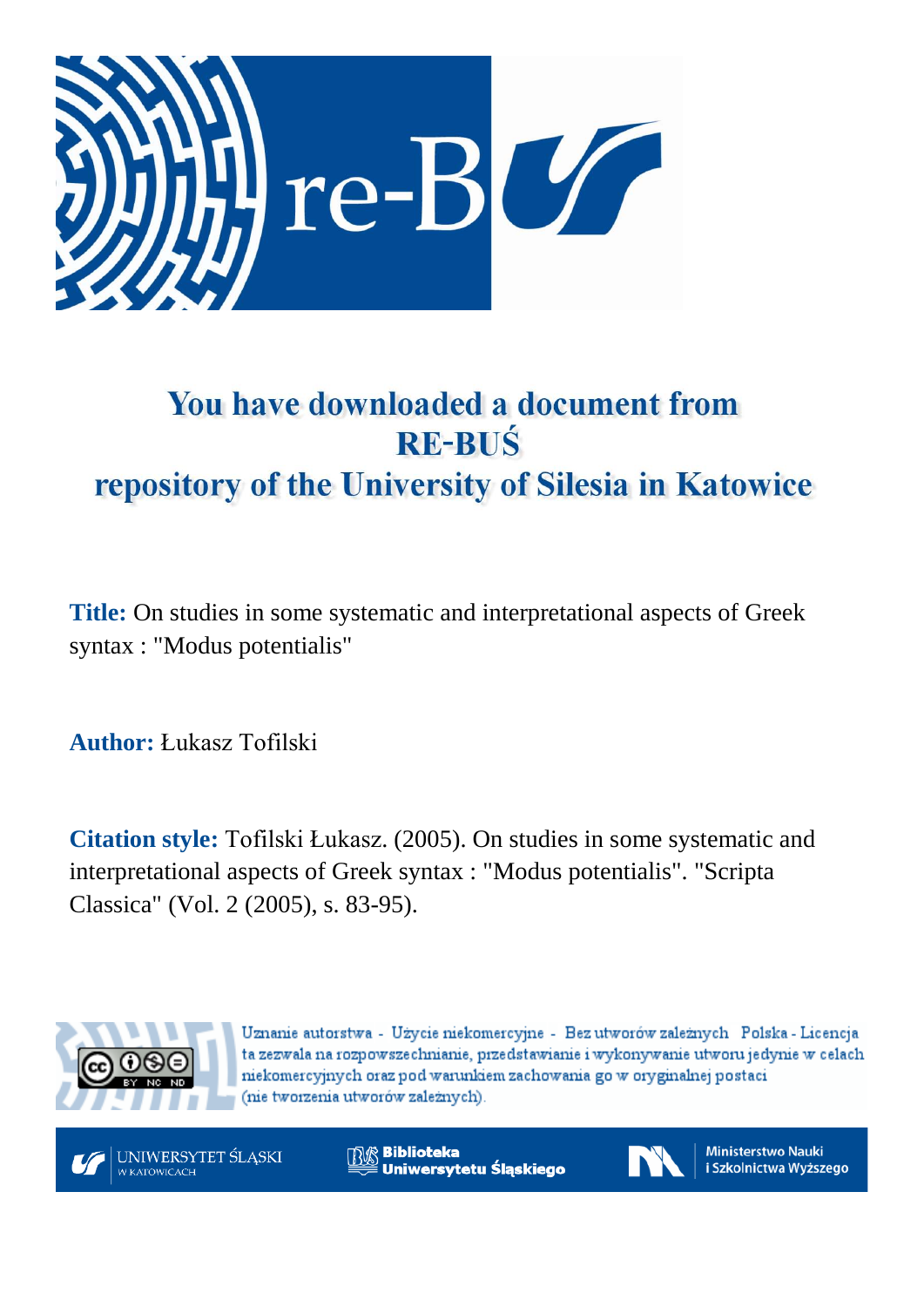*Łukasz Tofilski University of Silesia, Katowice* 

# On Studies in Some Systematic and interpretational Aspects of Greek Syntax - *Modus Potentialis*

S ystem frame of the function of the construction discussed in the article is<br>based on the fundamental works connected with Greek syntax. The most<br>test national descriptional groups is H.W. Smutho's Creak Gram  $\bigcap$  ystem frame of the function of the construction discussed in the article is important, not to say, basic descriptional grammar is H.W. Smythe's<sup>1</sup> *Greek Grammar.* It is as much detailed as extensive, that it may be the reference point for any discussion, as well as other grammar books such as: R. Kühner's & Gerth's<sup>2</sup>, W.W. Goodwin's<sup>3</sup> or E. Schwytzer's & A. Debrunner's<sup>4</sup> Greek Grammars. The question of moods and their usage in ancient Greek has been widely discussed in many works, but the lack of a book that refers only to the main area of our interest here, which is the use of the optative mood with  $\tilde{\alpha} \nu / \kappa \varepsilon(\nu)$  particle is quite surprising. There is still a need for more detailed studies of the syntax and, generally, the language of the ancient texts than it has been provided so far, as many scholars noticed it. More than one hundred years ago W.W. Goodwin said: "The vague notions so often expressed on the Greek Moods, even by scholars of otherwise high attainments, are in strange contrast with the accuracy demanded by scientific scholarship of other departments. If the study of language is to retain its present place

- <sup>3</sup> W.W. G o o d w i n: *Syntax of the Moods and Tenses of the Greek Verb.* London 1900–1929.
- 4 E. S c h w y z e r , A. D e b r u n n e r : *G riechische Gramm atik.* Bd. 2. *Syntax and G riechische Grammatik, Syntaktische Stylistik.* Munich 1940.

<sup>&</sup>lt;sup>1</sup> H.W. Smyth: *Greek Grammar*. Cambridge 1920-1984.

<sup>&</sup>lt;sup>2</sup> R. Kühner, B. Gerth: Ausführliche Grammatik der griechischen Sprache. Leverkusen 1890-1955.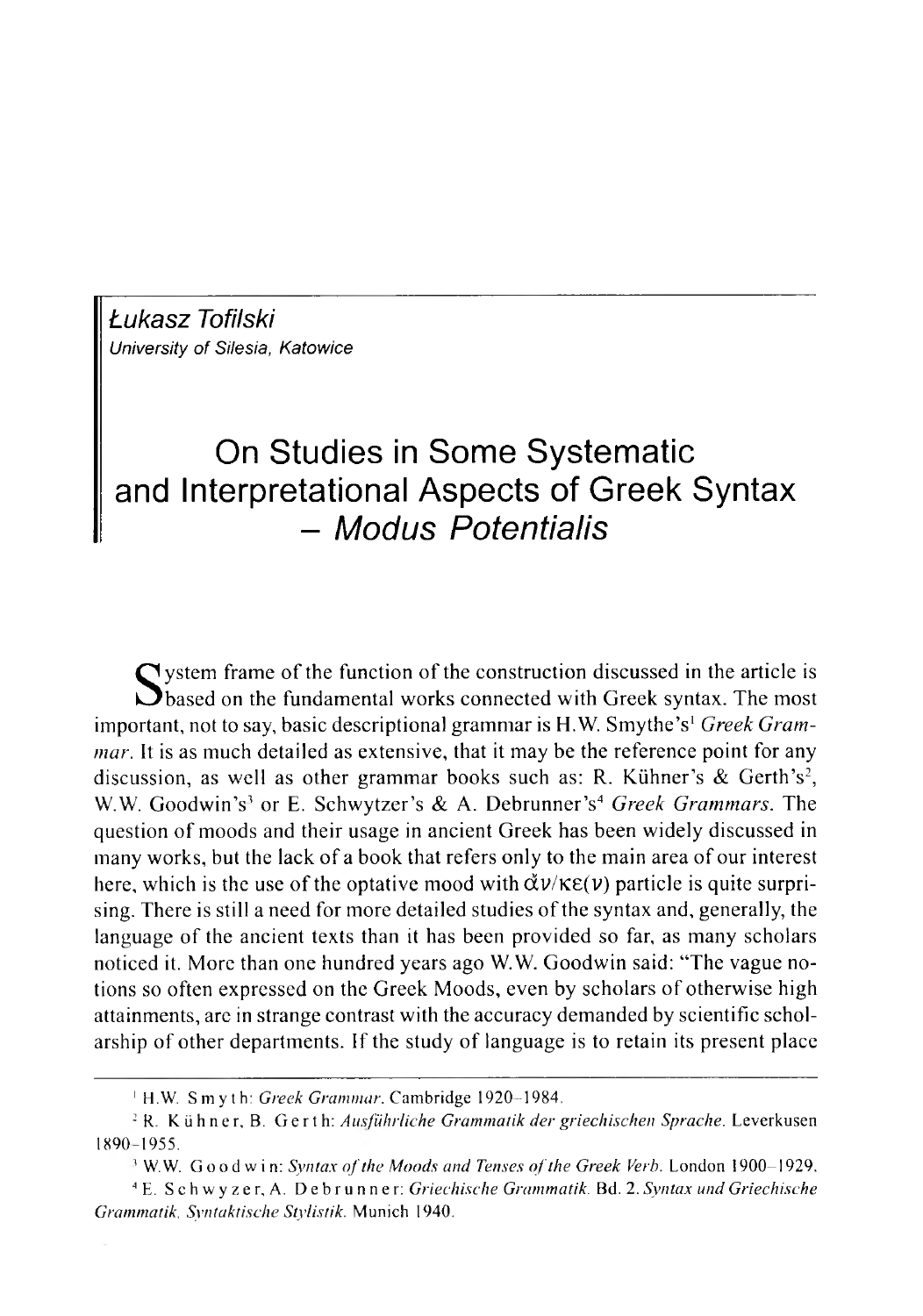(or indeed any prominent place), it must be conducted on strictly scientific principles, and above all with the scientific accuracy"5.

There are also few papers concerning functions of the particle itself in general or referring to it partially. The most important and outstanding one is F. Slotty's<sup>6</sup> work from the beginning of the previous century. His innovative approach to divisions in grammar moods consists in finding them artificial and inappropriate. He tries to show similarities rather than differences between the mood functions, claiming that "die Grenzen Fliessen sind"7. He does not follow his predecessors' researches in order to present "Grundbegrief der Modi", but focuses on the usage of the constructions in particular dialects, i.e. in the works of the writers using them. As a result, he succeeds in giving division comprising in a great part a functional dimension. This in turn results in stressing the role of the particle in the act of communication, which is shown in the structure of the contents. He discusses separately "der blosse Koniunktiv" and "mit Modalpartikel" in prospective and voluntative function *(Sinne)*. Further on, he deals the same way with the optative in the voluntative and potential function.

Each of the paragraphs presents narrow usage of the optative within each function, and so the optative with the  $\tilde{\alpha} \nu$  particle was discussed accordingly to how the author perceives its usage<sup>8</sup>. He discerns potential usage of the construction in questions and in voluntative function "als Willensbezeichnung, als Wunschbezeinung, als Befehl oder Gebot, in deliberativen Sinne, in wunscheneden Fragen, in konzessiver Bedeutung". On the grounds of *koine* he formulates the view<sup>9</sup> that the usage of potential optative without the particle was a colloquial equivalent of not so frequent *potentialis* with  $\tilde{\alpha}v$ , used by more educated authors. The thesis has not been proved as far as classical period is concerned. Then, the form must have been introduced by Aristophanes, proportionally to its occurrence in everyday speech. This argument is vital as then the particle in *potentialis* could not be totally redundant element, semantically unmotivated.

The great value of the research is the fact that the examples included in the description of the function were enlarged by an additional chapter devoted to exemplification of the function, and moreover the author discusses the poetry written in Doric dialect with Pindar's epinikia as well. Of course, the method rooted in the nineteenth century type of research together with the vast amount of text did not allow the author to examine precisely and meticulously the meanings in particular places. Therefore, the book is mostly of classifying character, where the instances,

<sup>&</sup>lt;sup>5</sup> W. W. Good win: *Syntax of the Moods and Tenses of the Greek Verb.* Cambridge 1865, p. I.

<sup>&</sup>lt;sup>6</sup> F. Slotty: *Der Gebrauch des Konjunktivs und Optativs in der griechischen Dialekten.* 

Bd. 1. *Der Hauptsatz*. Göttingen 1915.

<sup>7</sup> Ibid., p. 253.

<sup>8</sup> Ibid., pp. 190-239.

 $9$  Ibid., pp. 85-86, 88-89.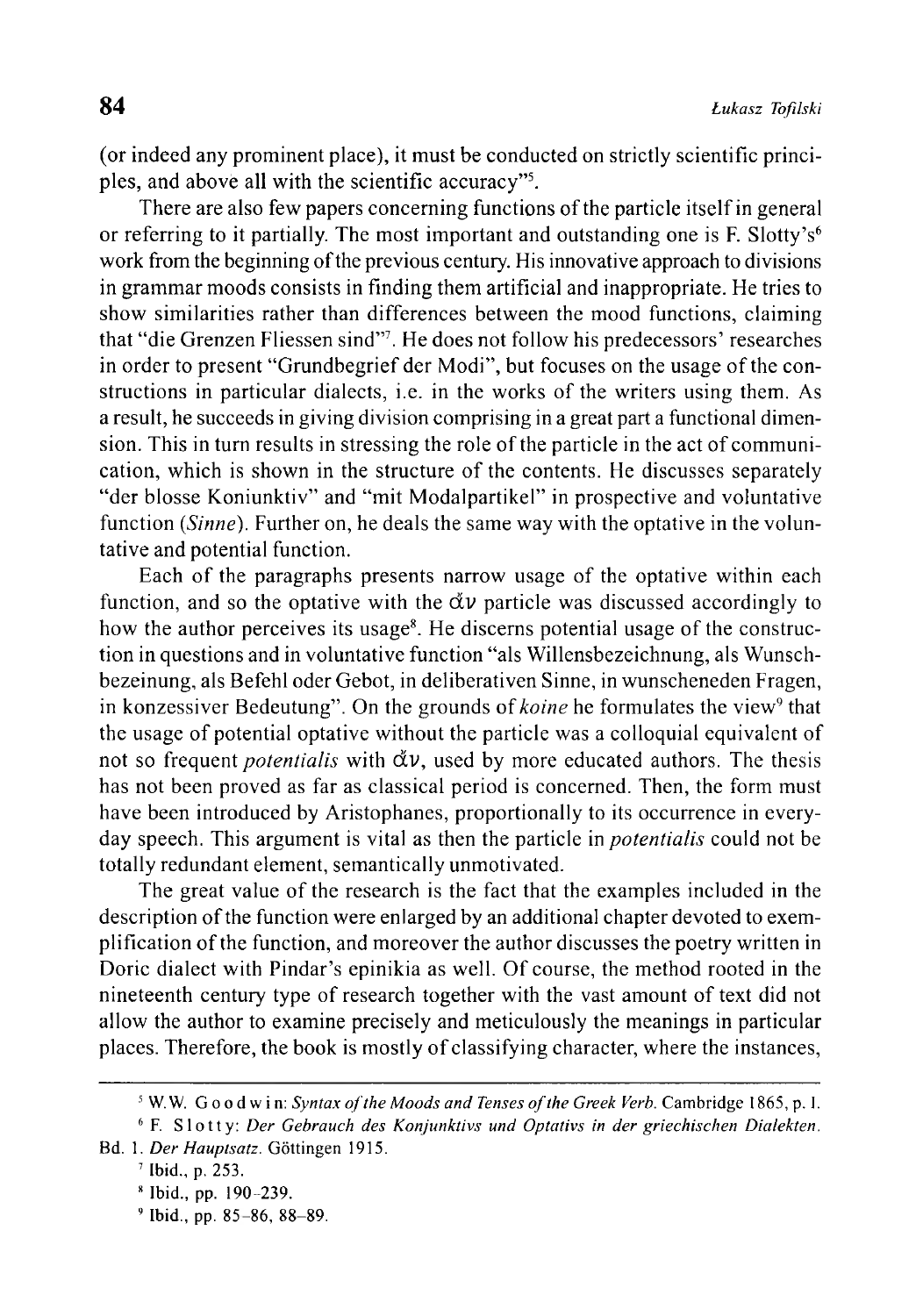limited in number are selected so as to prove the theses. Nevertheless, F. Slotty succeeds in avoiding arbitrary and categorical opinions, which indicates that he was aware of the limits and complexity of the problem.

Another book that is definitely worth mentioning is E.A. Hahn's<sup>10</sup> work discussing the origin of moods. She continues researches started by B. Delbrück<sup>11</sup> and followed by such scholars as: K. Brugmann<sup>12</sup>, D.B. Monroe<sup>13</sup>, K. Hammersmidt<sup>14</sup>, W.W. Goodwin, W.D. Whitney<sup>15</sup>, J. Wackernagel<sup>16</sup>, A. Meillet and J. Vendryes<sup>17</sup>, Schwycer and J. Humbert<sup>18</sup>. Delbrück established theory that the two distinctively different Indo-European moods, i.e. subjunctive and optative respectively, in primary and secondary function originated from the distinction between willing and wishing. For the subjunctive in the primary one it was the opposition  $-$  will versus future; for the optative – wish versus possibility. In the latter, in a broader sense, subjunctive was attributed with voluntative and prospective function whereas optative was attributed with the prescriptive (meaning iussive) and potential function<sup>19</sup>.

When considering the primary function of the moods E.A. Hahn refers particularly to the particle20. She maintains that "in the parent-speech" (Indo-Hittite) it marked modal distinctions. She stresses the unconditioned constitutive role of the particle in predication expressed by secondary infinitive. The particle that was used with moods as future forms could be redundant in its character and, in this case, it is difficult to formulate the relevant and accurate system rules in order to make the usage of the  $\check{\alpha}v/\kappa\epsilon(v)$  particle more precise or predictable.

It is also impossible to indicate the vital change of the meaning, which could result from introduction of the particle. Despite many critical observations including the one that points at the fact that modal notions could be expressed by means of the particle in early historical times and the remark about redundancy, which is a common language phenomenon, E.A. Hahn's arguments are not convin-

<sup>12</sup> K. Brugmann: *Grundriss der Vergleichenden Grammatik der Indogermanischen Sprache.* Strassburg 1886-1892.

<sup>13</sup> D.B. Monroe: *A Grammar of the Homeric Dialect*. Oxford 1891.

<sup>14</sup> K. H a m m e r s c h m i d: *Über die Grundbedeutung von Koniunktiv und Optativ*. Erlangen 1892.

<sup>15</sup> W.D. Whitney: *Sanskritgrammar*. Cambridge 1923.

<sup>16</sup> J. Wackernagel: *Vorelsungen über Syntax, mit besonderer Bericksichtigung von Grie*chisch, Lateinisch und Deutsch. Basel 1926-1928.

<sup>17</sup> A. M e illet & J. Vendryes: *Traité de grammaire comparée des langues classiques*. Paris 1927.

<sup>18</sup> J. Humbert: *Syntaxe Grecque*. Paris 1945.

<sup>19</sup> B. De l b r ü c k: *Vergleichende Syntax der Indogermanischen Sprachen*. Straßburg 1893– 1900.

20 E.A. Hahn: *Subjunctive and optative...,* p. 56.

<sup>10</sup> E.A. Hahn: *Subjunctive and optative. Their origin as fu tures.* New York 1953.

<sup>&</sup>lt;sup>11</sup> B. Delbrück: *Der Gebrauch der Coniunctivs und Optativs im Sanskrit und Griechischen.* Halle 1871.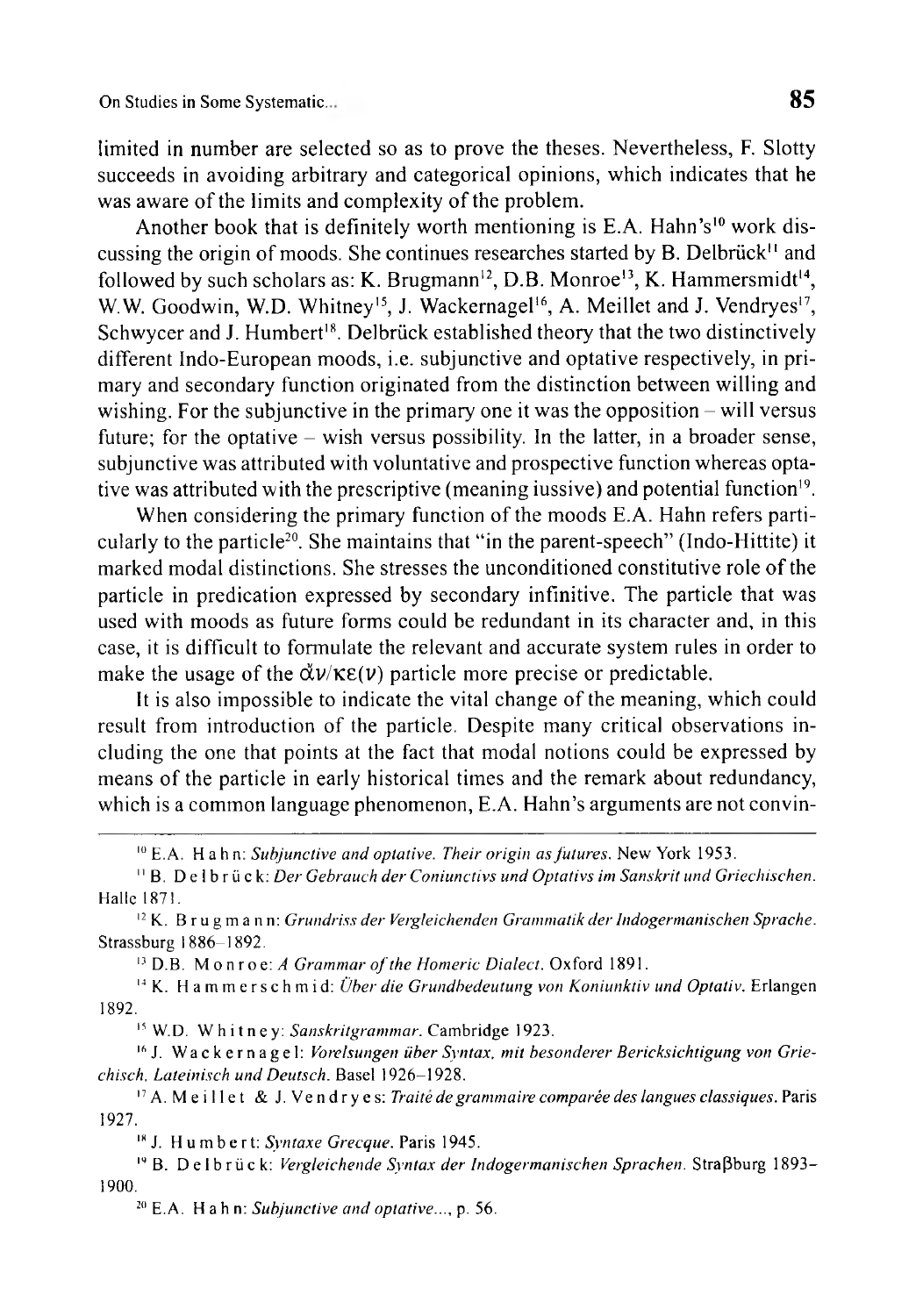cing. They do not indicate clearly inadequacy of the function of a particular construction, which could in turn lead to decay of the usage of the particle. Moreover, if the particle was accompanied frequently and widely by *irrealis* and optative, there must have been either a common meaning concept that could motivate the usage of  $\check{\alpha} \nu$  in both constructions or there was not because of difference or because of the neutralization of the particle in its function with optative (both theses would need proving).

Yet, stating the problem does not seem to confirm the thesis about lack of consequence in using the particle that would prove that in Homer times, or rather in the times when moods came into being, it was an additional, semantically neutralised element of constructions. The authoress stresses the fact that the particle tends to appear together with future tense and it is used rather in potential than desiderative-volitive utterances. E.A. Hahn refutes K. Brugmann's, A. Meillet's and J. Vendryes' views regarding the particle as a secondary element and makes comments that "the idea of futurity or contingency is in the verb and  $\tilde{\alpha} \nu / \kappa \varepsilon(\nu)$ simply adds to it". She claims that it is true only when referred to Homer and agrees in it with D.B. Monroe, whose opinion was that "the force originally in the particle independent of the mood was eventually lost by  $it^{\prime\prime}$ .

E.A. Hahn wants to see the particle with optative as modification of the optative among six different ways of expressing futurity. They differ only slightly in meaning, i.e. there is pure and modified future, pure and modified subjunctive, pure and modified optative. Each of the instances presented in the book is chosen carefully so that it fitted perfectly the main thesis of the book as stated in its title. In each of the instances, no matter whether the particle is present or absent, the higher probability of events is understood as bigger vividness or reality, in which optative is different from subjunctive. The term vividness<sup>22</sup> was used very commonly by the authors of several grammar books and monographs in order to describe both the differences between the two moods and between the functions of the optative itself. The view that in the beginning there were no moods resulted in opinion that the particle was the prevailing factor in modalizing utterances.

The particle is for E.A. Hahn the appropriate, strictly modal element of utterance which, similarly to Hittite *irrealis*<sup>23</sup>, is responsible for modal values of verbal forms. The later status (Homeric times), when the usage of the particle is differentiated depending on the moods it goes with, is called "redundancy resulting from contamination of the two forms of expression"<sup>24</sup>. The difference between so wide usage and limited usage of the particle in Attic dialect was to prove a tendency to introduce system order into its usage yet not adequate to actual requirements of language at this stage of its development.

<sup>21</sup> Ibid., p. 55.

<sup>&</sup>lt;sup>22</sup> H.W. Smyth: *Greek Grammar...*, pp. 2321-2329.

<sup>&</sup>lt;sup>23</sup> Hahn refutes Wackernagel's view about innovatory usage of the particle by the Greeks.

<sup>24</sup> E.A. Hahn: *Subjunctive and optative...,* p. 55.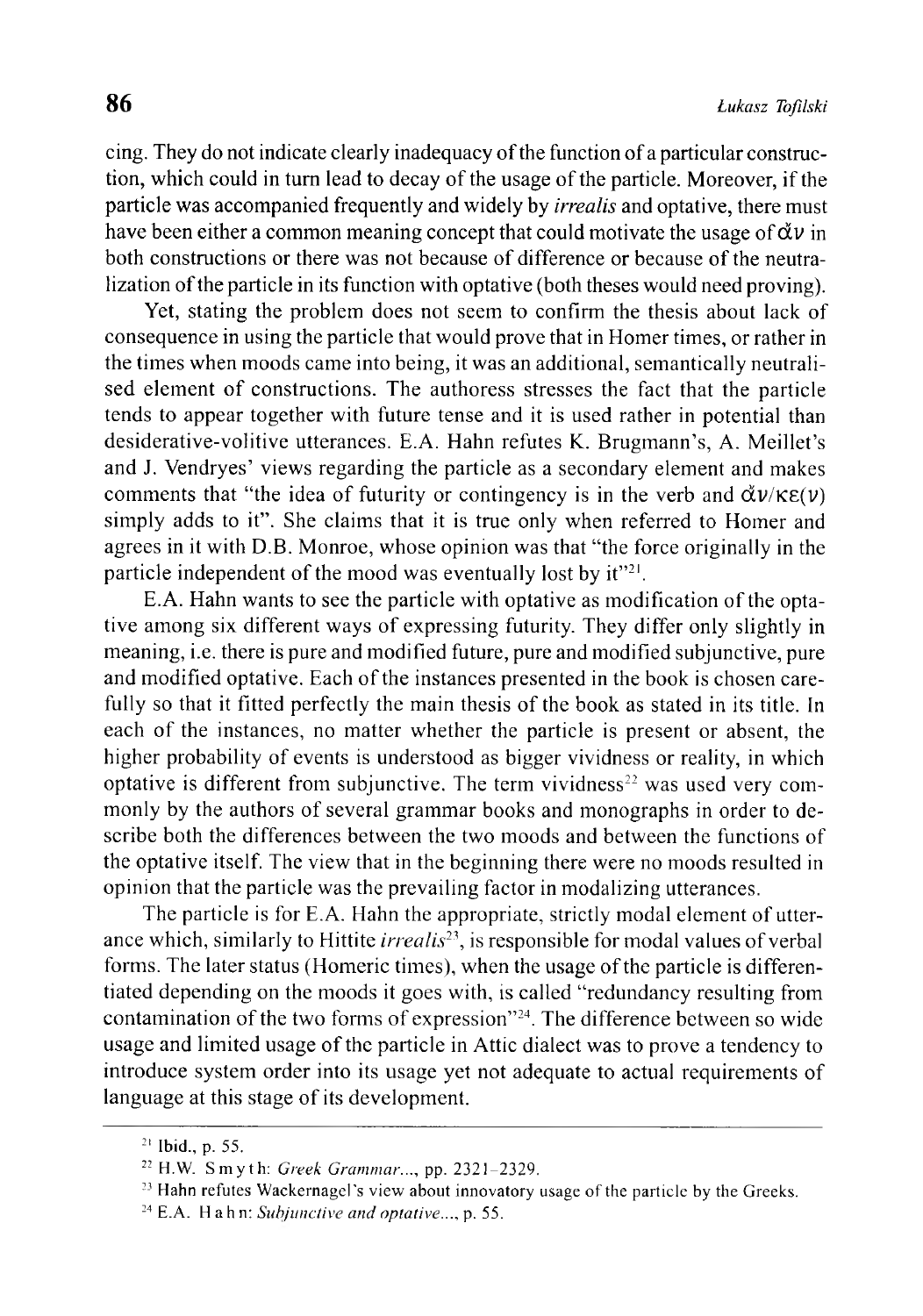On Studies in Some Systematic...

The book *Subjunctive and optative...*, like other books of the same authoress<sup>25</sup>, have provoked vivid reaction of linguists sharing the same interests. It has given an inspiration to J. Gonda<sup>26</sup> whose book, a deep study on moods, seems to have been born as the urge to fight E.A. Hahn's thesis and views. J. Gonda appears to be flexible and open-minded in opinions he presents, which is proved by a multitude of references to non-Indo-European languages made in his book. As far as the particle is concerned, he thinks that even if it originally could serve as a marker of modal notions in verbal constructions, it does not necessarily mean that it must have lost this value when the moods appeared. J. Gonda is in favour of opinion that the particle served notionally and emotionally as an element that expressed "indications of the speaker's attitude of disposition with regard to the utterance, intimating the general sense in which it should be taken"<sup>27</sup>.

He stresses the stylistic function of particles and their catalytic influence on mutual relations of separate components of the utterance. The  $\check{\alpha} \nu / \kappa \epsilon(\nu)$  particle conveys some kind of vagueness as for validity of the utterance and, thus, weakens the assertion of the verb form by restricting it with a condition expressed explicitly or implicitly or by pointing at certain circumstances. Moods show the attitude of a sender in relation to the process and a situation it takes place in, whereas the particles influence understanding of the process itself on one hand and, on the other hand, they are connected with communicative function of the utterance, frequently introducing certain limiting modifications.

The potential function of the particle accompanying the optative in Indo-European parent-speech is interpreted by J. Gonda as the sign that the speaker lacks "the limiting condition or circumstances involved in the phrase opt.  $+\check{\alpha}v^{\prime\prime 28}$ , saying that this function became then a fixed element with a strictly defined system function. The particle came into phraseology and began to constitute phrases like  $\omega \kappa$  $\tilde{\alpha} \nu$  + opt. to express kind requests or together with  $\epsilon \tilde{\iota}$  + opt. to express supposition etc. When talking about non-potential functions of optative with  $\dot{\alpha} \nu$ , the author considers the problem that is of utmost importance, discussed several times in this paper, i.e. maintaining or losing the potential meaning of the particle in iussive, desiderative, voluntative utterances and others.

The main idea of J. Gonda's dissertation is as follows: no matter what functions of  $\dot{\alpha} \nu$  have been accepted by the system (it refers to other particles as well), the particle served as index of primary functions that were certain semantic component of the utterance. They expressed "surprise, incredulity, remonstrance, restriction or limitation"29. It could be seen as depriving or weakening the objective

<sup>&</sup>lt;sup>25</sup> E.g.: E.A. Hahn: "Apollonios Dyscolus on Mood". *TAPA* 1951, Vol. 82, pp. 29–48.

<sup>&</sup>lt;sup>26</sup> J. G o n d a: *The Character of the Indoeuropean Moods*. Wiesbaden 1956.

<sup>27</sup> Ibid., p. 133.

<sup>28</sup> Ibid., p. 138.

<sup>&</sup>lt;sup>29</sup> Ibid., p. 147.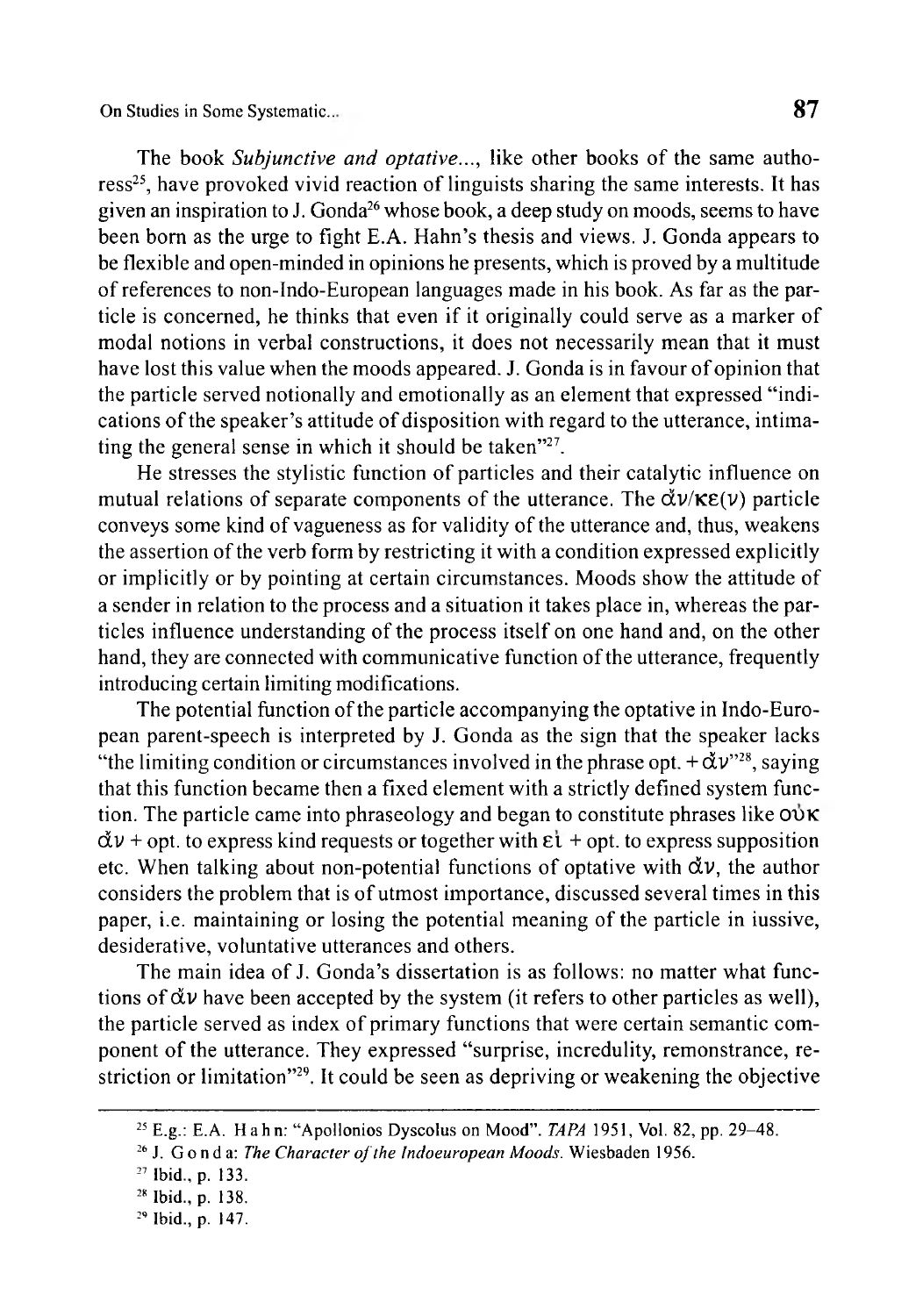certainty of the utterance. Studies on moods in confrontation with E.A. Hahn's book fortified J. Gonda in his view that although he is not totally in favour of *Grundbegrief* he definitely does not find E.A. Hahn's arguments any more convincing.

Moreover, he thinks that the "orthodox opinions are, in substance, nearer to the truth than the new theory advocated by her. In linguistics one should not either base their opinion on philosophical concepts or inadequate analysis of classical languages"<sup>30</sup>. It is impossible to ascribe certain values to the particle and, hence, it seems inappropriate to make clear-cut distinction and classifications that may have many exceptions. For J. Gonda the subjunctive indicates that the speaker "views the process denoted by the verb as existing in his mind<sup>31</sup>" and he calls it "visualisation". The optative enabled the speaker to "introduce elements of visualisation and contingency", i.e. possibility of non-occurrence. Moreover, even a primary indicative could serve to express statements but also feelings, emotions and things that were not actual or as if they existed in the moment of speaking. J. Gonda understands moods as means by which men can not only express states and events as they are but also as mental process $32$ .

Another important monograph, a study of the Greek particle  $\tau \varepsilon$  must not be omitted. The author – C.J. Ruijgh<sup>33</sup> discusses the usage of moods and the  $\check{\alpha}v$  particle34 and inclines to views that it possessed a distinctive semantic function. He maintains that the particle indicates that an event depends on fulfilling certain conditions. Like most scholars C.J. Ruijgh stresses difficulty in defining the meaning that he calls "d'un faible 'le cas échéant' ou 'éventuellment'". Nevertheless, he makes clear functional distinction between moods, which takes the particle into accounts.

The distinction goes as follows:  $-$  with the particle: optative  $-$  potential usage, subjunctive  $-$  prospective;

 $-$  without the particle: optative  $-$  cupiditive, subjunctive  $-$  volitive.

It allows to juxtapose further functions of the moods that are similar, *i.e.* cupiditive with volitive correspondingly - wishes (*souhait)* with prompting (*exhortation)* and potentiality with prospectiveness, i.e. an event that is likely to occur with an event expected *(attenda).* The former denotes a mental process of emotional character *(dans le désir),* the latter an intellectual one *(dans la pensée).* The particle there definitely conveys an external modalizing regulation, whereas the moods according to Ruijgh are related to the subject's point of view. Both express process or state but the subjunctive expresses a thought about something, a desire for something that is likely to happen, expected in the future, while the optative not likely and not fully expected.

<sup>30</sup> Ibid., p. 48.

<sup>31</sup> Ibid., p. 69.

<sup>33</sup> Ibid., p. 51.

<sup>&</sup>lt;sup>33</sup> C.J. Ruijgh: Autour de "  $\tau \varepsilon$  épique". Amsterdam 1971.

<sup>34</sup> Ibid., pp. 223, 242, 252.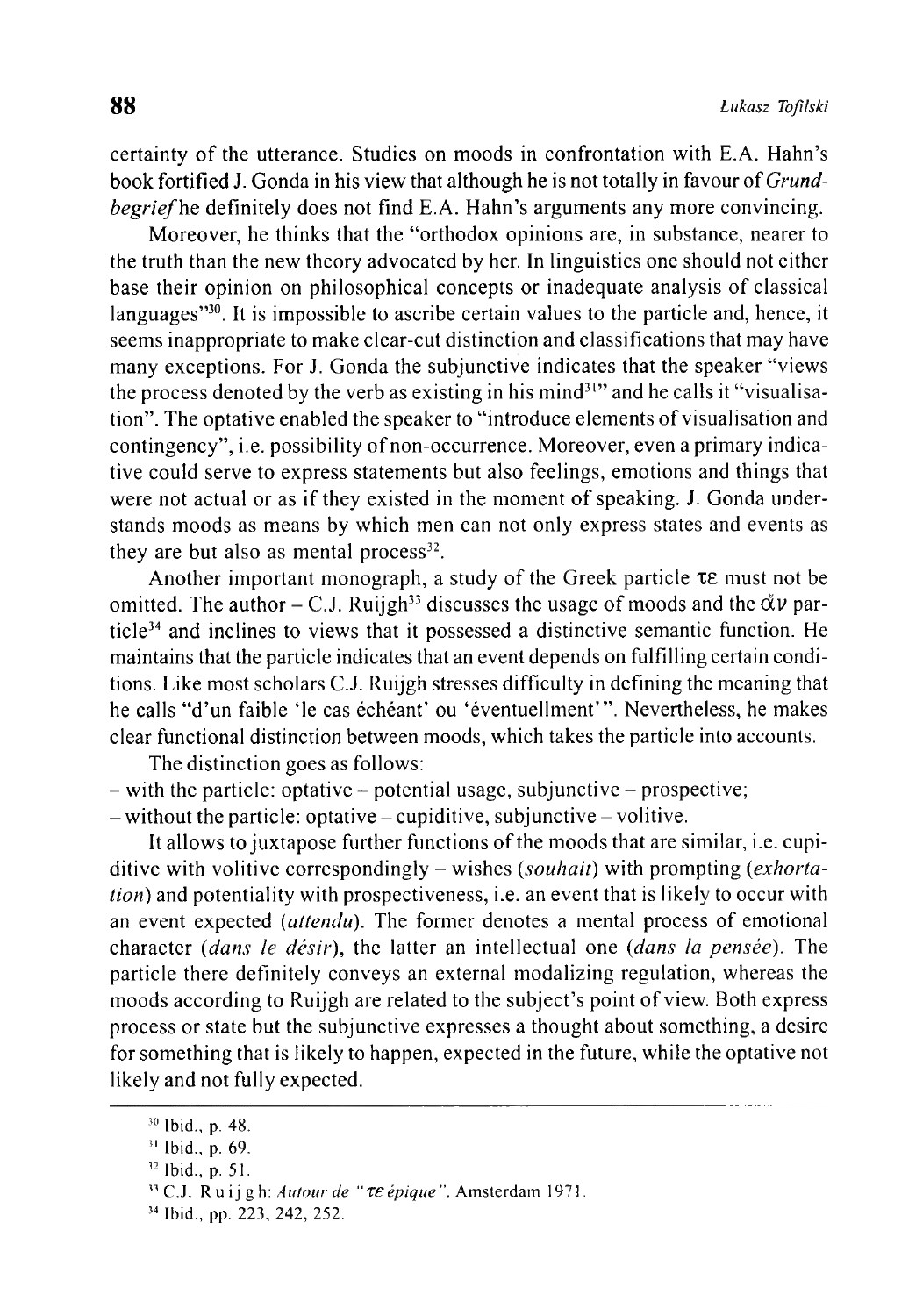When we juxtapose them it is clear enough that the particle is a modal operator which unavoidably needs referring to deep structure of the sentence expressing what might or could have occurred if certain, specified conditions were fulfilled. Semantic value of the particle allows to move further in defining precisely the functions when the construction is embedded in a certain context. This function is open and depends on the context it refers to directly and indirectly within the predicate. It becomes its co-element but, at the same time, it modifies the relation between the verbal form and the context. The final conclusion drawn on the basis of the juxtaposition that C.J. Ruijgh presented is the same as the one for which the starting point is the secondary, in relation to the verb form, more stylistic function of  $\tilde{\alpha} \nu$  particle. The author does not limit, understandably, his explanation to the scheme and explains more precisely the specifics of particular functions, admitting that the description is far from being perfect as far as the parallels for a starting point are concerned.

A book of great importance for the scholars interested in Greek syntax is V. Bers' Greek poetic syntax in the classical age<sup>35</sup>. The author presents his opinion as to the meaning of the term "modal particle"<sup>36</sup> in the chapter discussing the subjunctive, optative and the *dv* particle. He concludes that one can define the function and the value of the particle only when all the structural and lexical features o f a single construction are concerned. He is convinced that "we cannot learn anything useful from a general classification of the term". This particle can be an element accompanying the mood and, on other occasion, it influences speaker's attitude to what he regards a fact or possibility. When considering the particle as a modal one, V. Bers indicates the problem external to the matter itself but extremely important for interpretation of the function of the particle and the construction it is applied in.

He stresses the fact that this small particle can be easily interpolated or omitted as its usage does not possess clear system criteria, which are often formed on the basis of its appearance and the place of order in sentences. As its function in most cases is inexplicable, one can form not more than hypotheses. The theoretical questions are not the matter of author's interest and so he does not try to examine them but focuses his research on classification of the functions of the constructions and compares their usage in Homer and Attic dialect. Applying grammar criteria used by his predecessors, he makes numerous critical remarks yet without giving his own solution to the problem<sup>37</sup>. When referring to the usage of the optative in potential function without the particle, he gives several instances taken from ancient tragedies and poetry, especially Pindar's odes with his "high style". He agrees in his opinion with F. Slotty as to the non-colloquial character of this construction in the fifth century. This results in suggestion that we should accept the

<sup>&</sup>lt;sup>35</sup> V. Bers: *Greek poetic syntax in the classical age*. New Haven & London 1984.

<sup>36</sup> Ibid.. pp. I 17-165.

<sup>37</sup> Ibid., pp. 131, 134.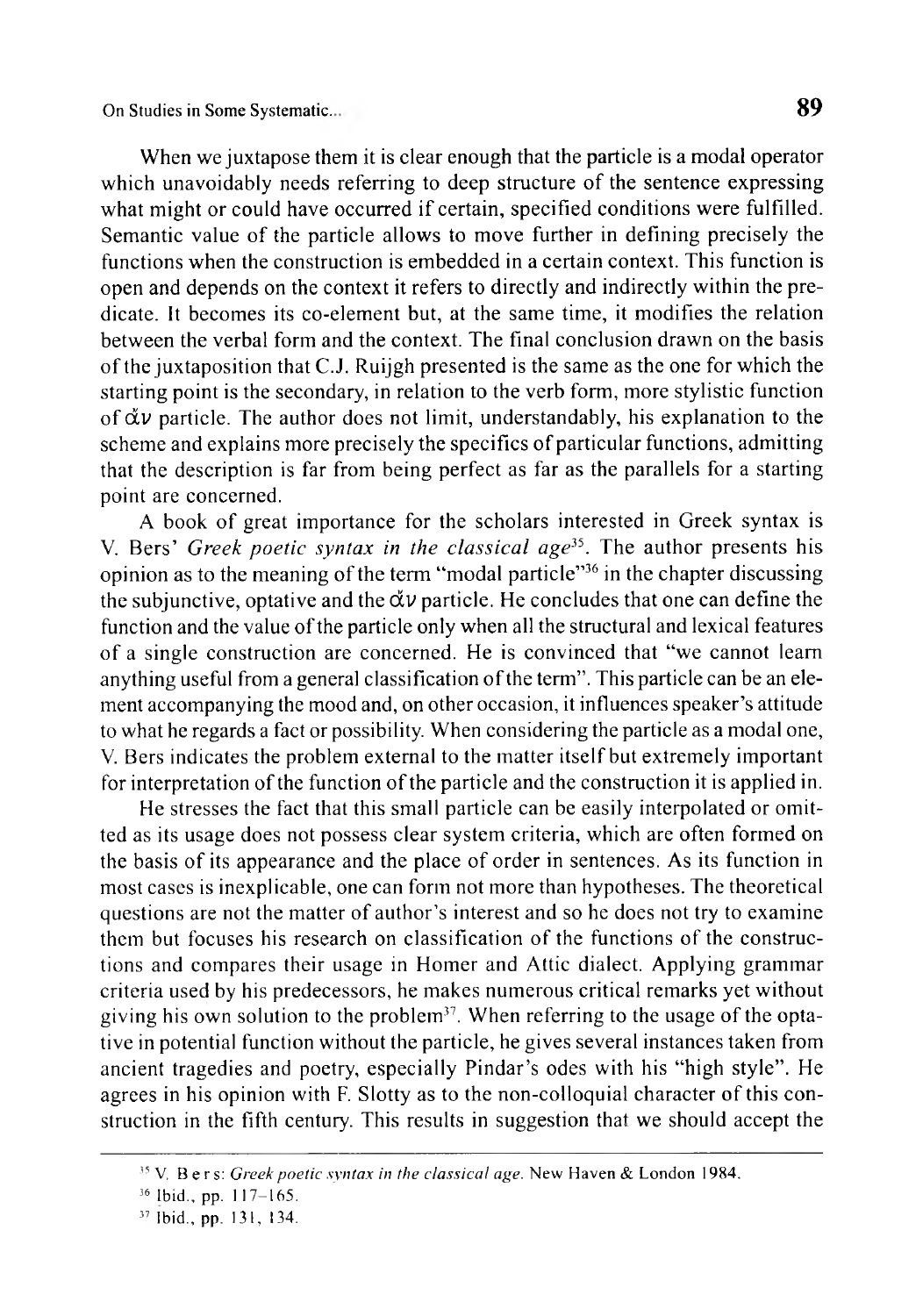opposition o f the two constructions representing the potential function: optative versus optative  $+\check{\alpha}v$ . V. Bers seems to be in favour of the view that the function of the particle is secondary as far as structure is concerned: "the particle (...) is not primarily a marker of verbal mood. However, it would be incautious to deny the particle any power to contribute nuance by its presence or absence"<sup>38</sup>.

The relevant literature reviewed briefly above shows clearly that there was some difficulty in defining the function of*potentialis* represented by optative with or without the **dv/K£(v)** particle and that even the most excellent and experienced scholars working on the problem over more than a century have not succeeded in finding satisfactory answers to most problems that arose. A summary of the attempts to give clear classification allows us to put certain criteria that could be an indispensable reference point for every interpretation concerning the usage of the construction. As modal or modalizing values of the particle are indisputable and, hence, we accept it as an axiom, there are two main questions that the scholars try to answer. The first question refers to the status of the modal particle in the system. The second is connected with the rank of the particle in semantic-syntax structure of the text. The former includes the latter. The primary modal function of  $\frac{d\mathbf{v}}{K\epsilon(\mathbf{v})}$  means that the particle is asemantic and that the particle is ascribed to the verb form it modalizes. The secondary function means that the modal values it conveys result from its weak semantic value and, thus, they are obtained secondarily. Hence, the real problem to consider refers to arguing modal values with reference to two options: either semantic or syntactic function.

If we assume that the particle adds semantic value to the utterance, then it possesses it independently from its presence or absence in the utterance and so lexically, outside the (con)text. Ascribing such a value that is comparable with such English (as well as in other European languages) equivalents as *probably, maybe, providing, supposing* would mean that it modilizes the predicate through the deep, semantic structure. We could say then that the modal value of the predicate would be, without taking proportions into account, the sum of the modal value of the mood and the  $\tilde{\alpha} \nu$  particle. The relation would equal the relation between a verbal form and an adverb, its circumstantial marker. This sort of classification has also been presented in the literature<sup>39</sup>.

The consequences of such assumption are the following:  $\dot{\alpha}v/\kappa\epsilon(v)$  is not the form that constitutes directly the modal value of the predicate and the usage of such a form is connected with its direct stylistic function. It would explain the fact that in certain circumstances, like in the optative in a iussive-desiderative function, its presence is close to redundancy. On the other hand, it is extremely difficult to interpret its function in utterances where it is indispensable, like in the *irrealis* with secondary indicative.

<sup>38</sup> Ibid., p. 126.

<sup>&</sup>lt;sup>39</sup> R. Kühner: *Ausführliche Grammatik...*, p. 398, defines the particle as *Modaladverbien*.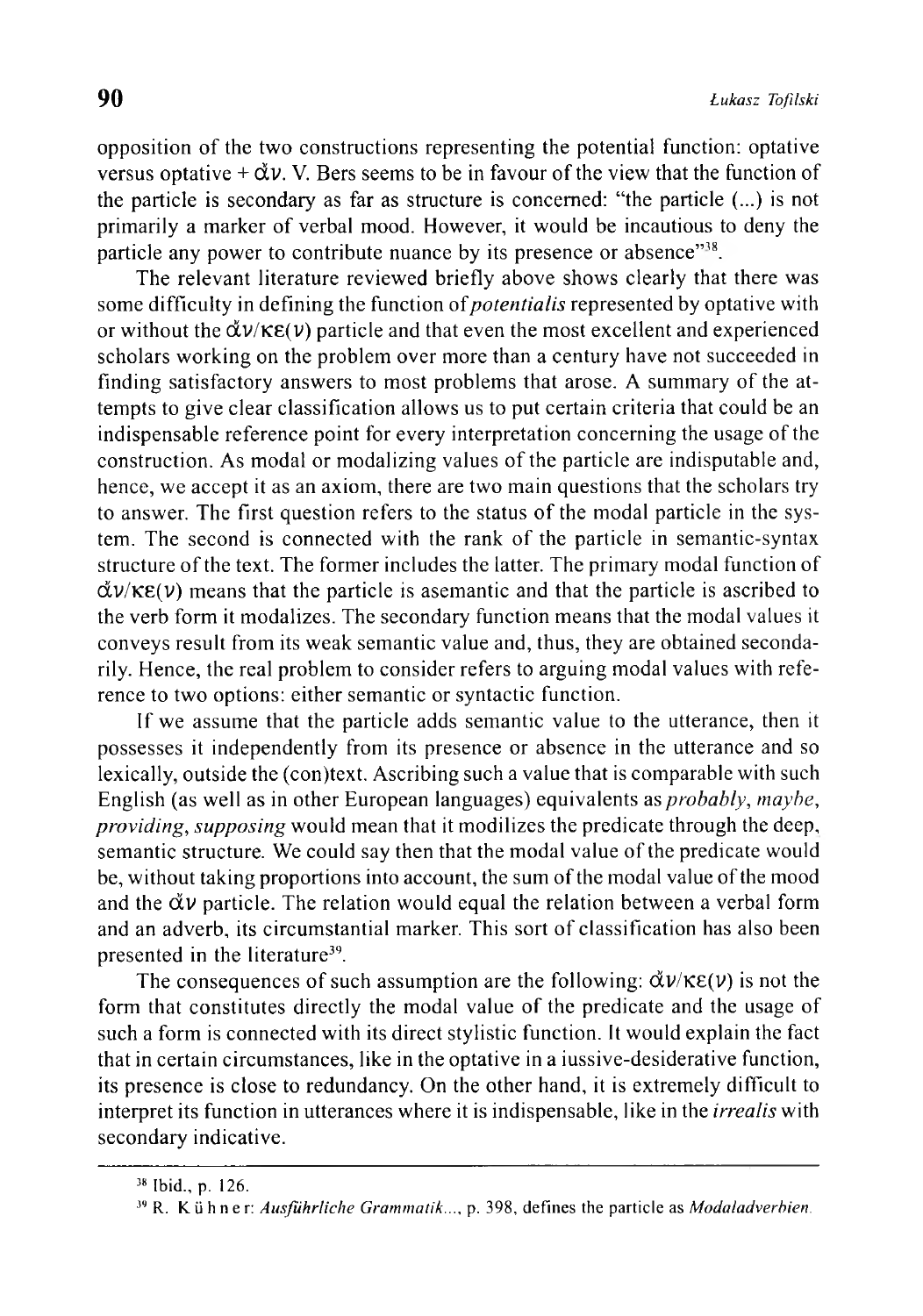To explain this phenomenon we should accept the following explanation: first of all, the interpretation of the *irrealis* in the construction where the  $\tilde{\alpha}v/\kappa\epsilon(v)$ particle that expresses future and present possibility is confronted with the form of a historic tense, an element that excludes such a possibility, leads to a particular paradox. We confront the possible with irreversible, past with present. We can compare it with similar constructions in modem languages like the second conditional in English or *irrealis* in modern Greek, the construction where Greek indicativus imperfecti with **dv/K£(v)** has been replaced with its equivalent with the particle **9a** denoting futurity. Greek **av èypatpov** corresponds to **0a éypacpa** in modern Greek - I would write (I will write is  $\theta \alpha \gamma \zeta \alpha \varphi \omega$ ).

There are many more ways to express something that is impossible or unreal. When we compare some of them in English, e.g.: *supposing I had written, Imagine I wrote* (and Polish, like: *dajmy na to, wyobraźmy sobie, ie),* we could assume that the problem maintains on semantic level. The second problem connected with meaning of the  $\tilde{\alpha}v/\kappa \varepsilon(v)$  particle is its ability to join other elements of the context with predicate on the semantic level. Particularity of context determination makes this relation more or less intense and more or less motivated in various ways. It remains independent from the proper modal function of the system and is unique as much as unique is the text with its context which can have its own wider context. These semantic links decide considerably about other functional components of the text like: senders attitude, illocutionary force, etc. All of them must be included in interpretation of such stylistic value of the modal particle.

An asumption that the  $\tilde{\alpha}v/\kappa\epsilon(v)$  particle is not the form that is an independent semantic marker needs to be proved by showing that there are not such relations or, at least, that they are impossible to prove. The good example is troublesome *irrealis* where the  $\tilde{\alpha}v/\kappa\epsilon(v)$  particle evidently is limited to modalizing the verb form and semantically "belongs" to the verb form of the predicate.

The last remark is a starting point for another assumption: asemantic value – the strictly structural function of the particle. That being so the modal particle would have to be considered the same way it is considered when wc analyse *irrealis.* It means excluding its direct connection with other components of utterance and its context. It only determines the verb form without possessing a lexical value. It is an analytical indicator of modality. Its function is similar to the function of particles, conjunctions and other elements influencing arrangement of the text by means of setting relations between its semantic elements. There is no such literal equivalent in other European languages, but it seems justified to make reference to any purely syntactical element, or a modal one, like *whether*, *non, would* etc. (accordingly in Polish – interrogative particle  $czy$  or negative *nie*, or the closest possible to  $\check{\alpha}v$ indicator of the conditional  $-$  aglutinate *-by*).

The modal function of the predicate is not a sum of modal value of the mood and the  $\tilde{\alpha}v/\kappa\epsilon(v)$  particle but a result of its modalizing impact. The stylistic function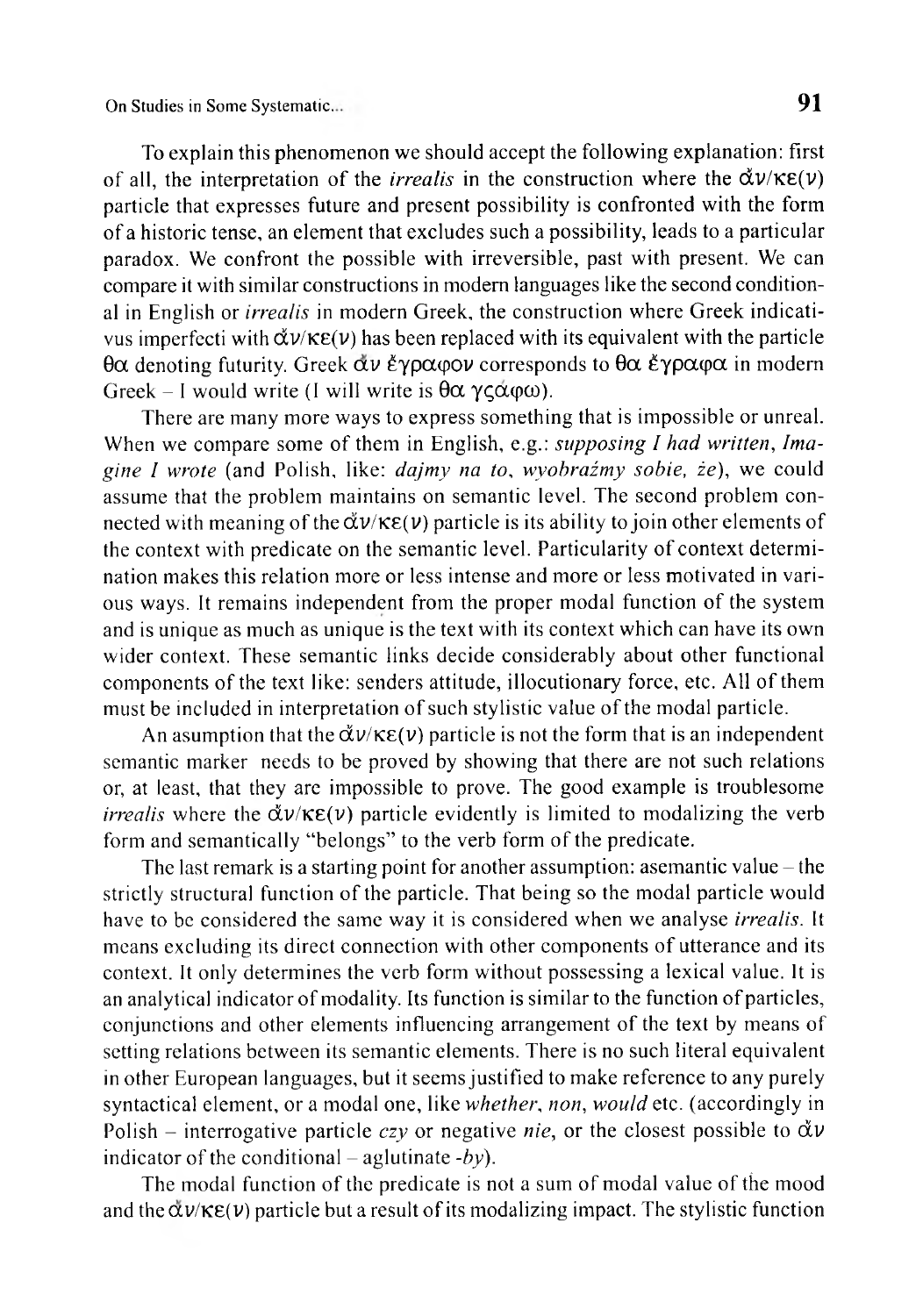refers to the whole predicate and, indirectly, is a result of presence of the  $\check{\alpha} \nu / \kappa \varepsilon(\nu)$ particle, as the range and the character of the modal function of this particle is stable and does not influence directly the unique semantic variant of the utterance. It is in accordance then with the constitutive function of this form in *irrealis.* However, the explanation of redundancy in iussive-desiderative utterances is still a problem unless we assume that these constructions are somehow featured in comparison with their equivalents without the particle. This explanation, however, can not go any further.

When remaining at the same level of analysis of signalising the modal value, we can perceive the role of the particle in two ways. It either adds meaning to the optative, which in its primary function  $-$  so without the particle  $-$  denotes a wish. The meaning of potentialis, gained thanks to the use of the particle, is for this mood the secondary function, whereas the primary one is for the whole expression, i.e. the optative with the particle. It can, in turn, communicate another modal content within the secondary function, for example an order, a prompt, or a wish as well .

If we consider a wish, we have to bear in mind that the function of the particle does not add the primary meaning to optative but, rather, it does not deprive it. Its function then is neutralized. Further analysis that aims at reasoning its usage exceeds the frames of the system entering the zone of stylistic values, especially in poetry, where the particle appears much more frequently<sup>40</sup>. As a result, we should juxtapose the following function of the optative without and with the particle, which takes into account the modally featured (+) or neutralized (-) mood *m* and the particle  $\rho$  in a given context  $c$ :

- primary function, cupiditive (optative) *m+, c-*

- secondary function, potential *m+, c+*

*-* primary function, potentialis, *m+, p+, c-* ; or *(m* +, *p+) c-*

 $-$  secondary function, voluntative, postulative, iussive etc.  $m+$ ,  $p+$ ,  $c+$  or  $(m+$ ,  $p+$ )  $c+$ - secondary function, cupiditive (optative) *m+, p-, c+* or (*m*+, *p-) c+*

The last option is purely theoretical and can be explained only by the logic of the system. The secondary function of the utterance is here identical with the primary function of the mood. There is no difference between the two functions as far as the communication is concerned. Neutralized  $\tilde{\alpha} \nu / \kappa \epsilon(\nu)$  becomes an additional element and in a certain way redundant. Yet superficially this expression is the same as the scheme of the mood with the particle  $(m, p)$  and thus the change of the function is due to the context. We can explain the presence of the particle in each particular construction in the following way:

- the particle has its own meaning; its modalization is secondary and the function stylistic. It is necessary to prove its particular direct relationships with various elements of the utterance and its context.

<sup>&</sup>lt;sup>40</sup> R. Kühner, B. Gerth: Ausführliche Grammatik..., pp. 482-483.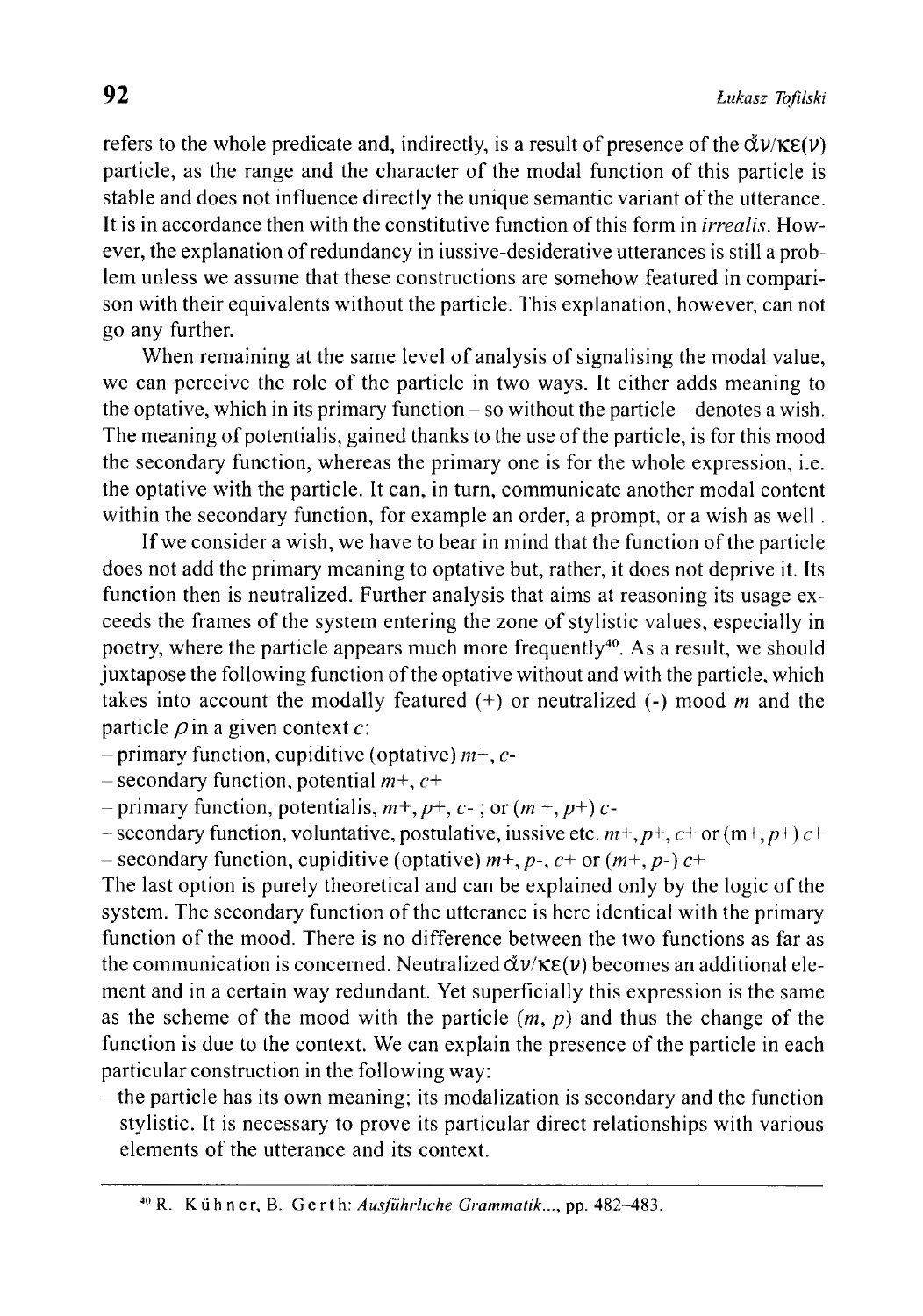On Studies in Some Systematic...

- the particle does not have meaning; it is a structural modal element. The stylistic function depends on the whole predicate and the impact of the modal of the particle is limited to it. It is necessary to prove its stable, predictable role restricted to the system functions, which excludes particular direct relationships between various elements of the utterance and its context.

Finally, it is important to stress the fact that it is possible to distinguish terminologically the two options. According to classifying criteria in Polish grammar books that discern distinctively the functions of the words known as *dodatkowe wyznacz* $niki<sup>41</sup>$  [additional indices] – the words that can not be classified as traditional notions of subject, predicate and its circumstantials - both options fulfil requirements of the category of the particle as a non-declining lexem, used separately, unlike exclamations and as non-conjunctive unlike the prepositions and conjunctives<sup>42</sup>.

To be more accurate, in this classification we use the term "particle-adverbs", excluding from them adverbs being derivatives of adjectives. They fulfil also the requirement of this kind when we apply the generalisation presented in grammar books of Greek language written in English<sup>43</sup> or other western Europe languages. It results in calling all these words particles.

The division in Polish language presented above is based on sound grounds that confine the function of these words to organising so-called sending-receiving strategy of the text<sup>44</sup>. It comprises the word order, intonation, which, obviously, are not the matter of our interest, and the character of the regulations they introduce to utterances. Then, conjunctives and auxiliaries, i.e. modulators are included as well. This classification, in turn, implies distinction between auxiliaries of discourse reference modification and text modification, depending on whether they refer to elements within the context or on disposition of the sender towards the communicated matter. Further division of the auxiliaries of text-content modification introduces auxiliaries of presupposition which convey lexically non-expressed communicates in different way, and also very important modal auxiliaries like for example: *for certain*, *perhaps*, *probably* etc.;  $\check{\alpha}v$ / $\kappa\varepsilon(v)$  in its first function undoubtedly belongs to the category of the words that are classified as modal auxiliaries. It refers also to the analogical structures in Greek with the declining and non-dcclining lexems like  $\gamma$ pή, δυνατόν, οίον τε or έθέλω, which are different, at the same time, because of their predicative features. The latter verb, which is quite symptomatic and significant, in the course of changes was reduced in modern Greek language to  $\theta\alpha$  and is classified as a particle. Accordingly,  $\check{\alpha}\nu/\kappa\epsilon(\nu)$  particle should be classified as a non-verbal modal auxiliary.

<sup>&</sup>lt;sup>41</sup> Z. Klemensiewicz: Zarys składni polskiej. Warszawa 1969, pp. 26 f.

<sup>42</sup> Z. Saloni: " K lasyfikacja gram atyczna leksem ów polskich" . *Język P olski* 1974, z. 54, pp. 3-13, 93-101.

<sup>&</sup>lt;sup>43</sup> J.D. Denniston: The Greek Particles. Oxford 1934.

<sup>44</sup> J. Strutyński: *Zarys gram atyki polskiej.* T. 2. *M orfologia.* K raków 1992, pp. 32-33.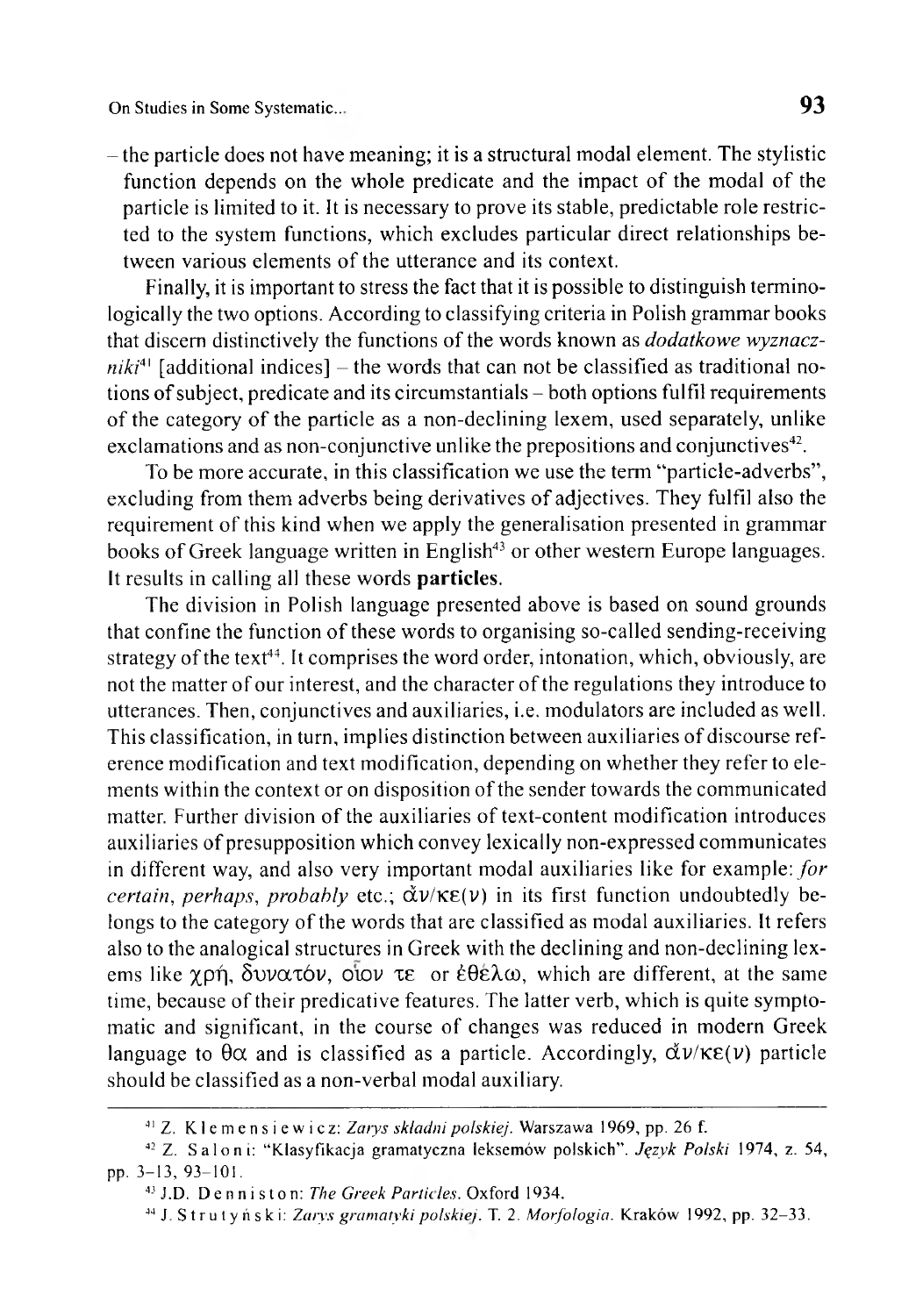To examine a particular construction that represents certain system type of modality in Greek, it is necessary to analyse all its instances in a given (con)text. The significance of each method applied can be assessed by its effectiveness and here it is description and defining, precise as it is possible, of all the functions of the examined predicates and their pragmatically conditioned meanings. Referring to the pragmatics of the text may appear a difficult not to say risky task. In books of theoretical linguistics, dealing with modem languages pragmatic dimension had been of less interest when examining semantic-syntax structures<sup> $45$ </sup> up until about two decades ago when the new, cognitive approach began to prevail. Having accepted the synthesis of the examined language phenomenon as the aim, the final conclusions to be drawn, tend to omit constituents of unique and unrepeatable context of a particular communicate. At the same time, the exemplification, which is to prove the theses, chosen with the means of certain key accepted due to the assumption and the aim of the research, refers to readiness and correctness of utterances, which shall verify the theses and deductions. The method in fact implies as a base the intuition of a native speaker who discerns the right, correct structure of an utterance and is aware of any error and deviation of the structure. Moreover, in the mind of a receiver of a text there exists more than one hypothetical context of utterances, which is the first step to pragmatics – referring to wider contexts and background which is reality.

Receivers of an ancient text are in totally different situation. They lack possibility to use intuition and, as a result, the pragmatic level of the text needs tremendous effort in rebuilding it to such an extent that would allow to achieve the main goal for a receiver, i.e. understanding. There are two ways that enable to achieve the aim. One leads through the background  $-$  the reality context, where we assume the same importance of its each single element. These are not the statistic analyses that decide about the hierarchy but the condition of the text and so the lexical respects. Another one is the text itself. But the key to understanding it lies in the reaching the information constituting the background.

If we refer to the fact that the text being the produce of the mind, emanation o f the mental process is organised due to certain logic and order that are somehow compatible with the order and logic present at the act of its coming into being, then there is hope that we can find the way to reach the lost meanings. The idea might seem impossible, if there was no connection between the texts and the culture constituting their background context. The possession of classical philology in the last century, particularly the critique of the text, where the problem of interaction  $-$  the text versus its background  $-$  is obvious, let us hope that this two-dimensional  $$ in terms of time and space – intercultural communication does not have to remain in the sphere of delusion and imagination.

<sup>45</sup> E. J ę d r z e j k o: *Sem antyka i składnia polskich czasow ników deontycznych.* W roclaw 1987, pp. 8, 42; E. Jędrzejko: *Problemy predykacji pervfrastycznej. Konstrukcje, znaki, pojęcia.* Katowice 2002, p. 7, et passim.